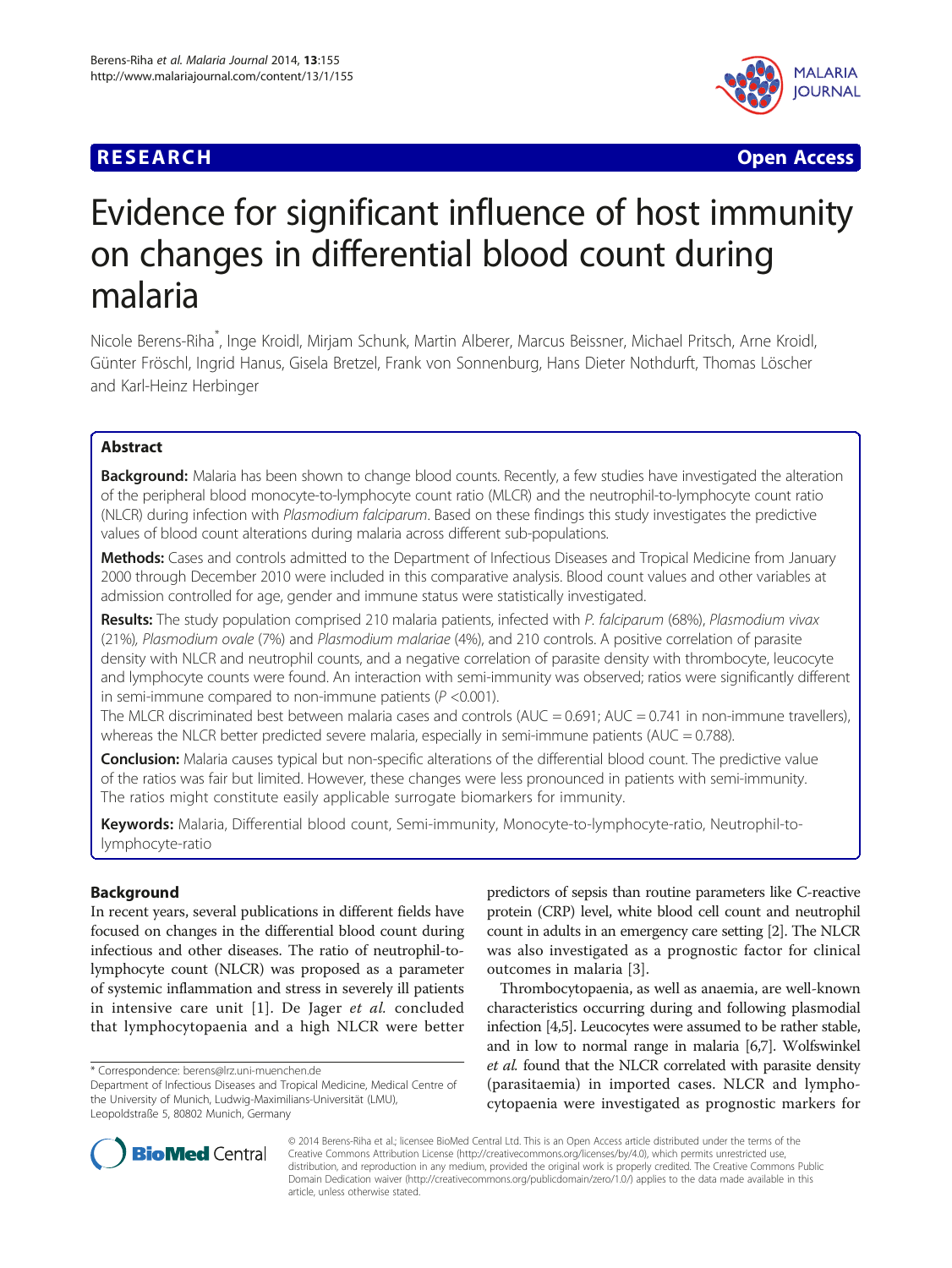treatment outcome of severe malaria cases but both were inferior to CRP levels [[3\]](#page-8-0).

The monocyte-to-lymphocyte count ratio (MLCR) was introduced by Warimwe et al. (formerly "ML-ratio") as a parameter for the risk of clinical manifestation of malaria. They concluded that the MLCR could reflect an individual's protection capacity against clinical manifestation of Plasmodium falciparum malaria [[8\]](#page-8-0).

In this study, blood count, NLCR, MLCR, neutrophilto-monocyte count ratio (NMCR) and other unspecific parameters of malaria cases at admission were investigated and compared to those of healthy controls. Results were controlled for age, gender, immune status, and parasitaemia.

## **Methods**

## Cases and controls

A database from the Department of Infectious Diseases and Tropical Medicine (DITM) of the Ludwig-Maximilians-Universität of Munich recording all clinical, epidemiological and laboratory data of patients who presented from January 2000 through December 2010 was used as source for this analysis. The first group (further referred to as "cases") comprised all laboratory-confirmed malaria patients of both gender and all age groups. Patients with positive bacterial blood cultures, severe underlying diseases and other concomitant diseases were excluded. Individuals matched by gender and age comprised the control group, further referred to as "controls". A control was defined as a healthy individual without acute or severe underlying chronic diseases at admission who had been admitted for a certificate of fitness before working in tropical regions.

Gender, age, origin correlating with immunity against malaria, country of travel, blood count including differentiation, and lactate dehydrogenase (LDH) were included in the main analyses. Liver enzymes (alanine aminotransferase aspartate transaminase, gamma-glutamyltransferase), bilirubin and creatinine were used in subanalyses for malaria patients only. Dependent of their birthplace in endemic malaria areas according to the WHO [[9](#page-8-0)], study participants were categorized as non-immune (NI) or semi-immune (SI) travellers.

#### Ethical considerations

All cases and controls provided written informed consent that their biological samples and that consequent results may be used for research purposes and publication in a fully anonymized manner. Ethical clearance was approved by the Ethical Committee of the Ludwig-Maximilians-Universität.

#### Laboratory diagnostics

All laboratory procedures were performed as part of routine diagnostics. Thin and thick blood smears were

prepared by specialized laboratory technicians and stained by Romanowski stain (Diff-Quick®) and 10% Giemsa solution for 20 min, respectively. All smears were independently read by two experienced microscopists. Two-hundred fields of thick smears were read, thin smears were used for species discrimination and quantification of parasitaemia expressed in per cent. Blood count was measured with an automated system (KX-21 N, Sysmex®) and differential blood count was read manually by microscopy. LDH and other liver enzymes were analysed by an external, accredited laboratory.

#### Database and statistics

Data were de-identified and transferred from medical report forms into an electronic database by double entry and cleaned by two independent researchers. The homogeneity of both groups was based on age and gender. The first null hypothesis stated that there is no difference of the MLCR in cases compared to controls. Likewise the second null hypothesis was defined with the NLCR as outcome variable. The null hypotheses were assessed by comparing the median ratios in each group using the non-parametric, unpaired, two-sample Mann-Whitney-Wilcoxon test, as no normal distribution was assumed. For further analysis, ratios were categorized and tested in a logistic regression model controlled for gender, age and variables significantly associated with the outcome affirmed by likelihood ratio test. Predictive accuracy was determined by the calculation of the area under the ROC (receiver operating characteristics) curve (AUC). Correlations between continuous variables were analysed by linear regression models if appropriate. All variables were tested for interaction. The statistical software used was Stata, version 11.0 (StataCorp, Texas, USA).

## Results

#### Baseline data

The univariate analysis of baseline data is presented in Additional file [1.](#page-7-0) Two third were infected with P. falciparum, 21% with Plasmodium vivax, 7% with Plasmodium ovale, and 4% with Plasmodium malariae. Only two mixed infections with *P. falciparum* and *P. vivax* were included in the analysis and counted as *P. falciparum*; parasitaemia was below 1%.

Median age of all travellers was 36 years. Matching of very old cases with controls was difficult as controls were recruited from the working population ( $P = 0.005$ ). Most plasmodial infections were acquired in West Africa (60%), followed by East, Central and Southern Africa (19%), Asia with Pacific region (19%), and Latin America (2%). Additional file [2](#page-7-0) shows the distribution of the four species by region.

The proportion of SI travellers in the control group was negligible (2.4%) but one third of the cases were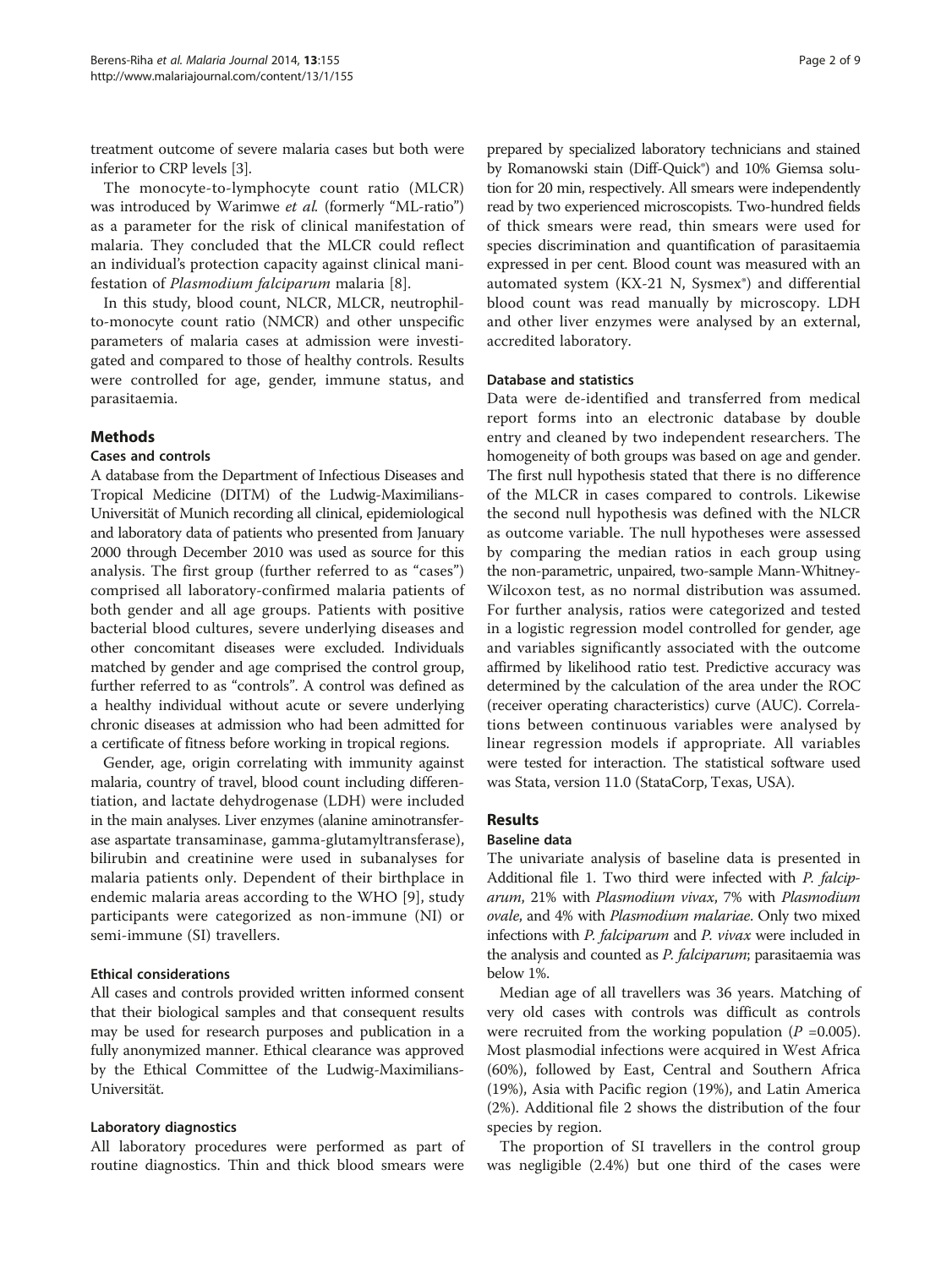<span id="page-2-0"></span>categorized as SI. Plasmodium falciparum was found in 91 and 58% of SI and NI cases, respectively, whereas P. vivax was more common in NI (30%) than SI cases (3%). Ninety per cent of SI travellers returned from East Africa. Patients returning from East Africa were half SI and half NI travellers. In all other regions, SI cases were under-represented. Parasitaemia ranged from 0.1 to 13% in P. falciparum; nine patients had a parasitaemia ≥2%. All other species showed a parasitaemia ≤1%. Parasitaemia in NI cases was similar to densities in SI cases ( $P = 0.224$ ). Thirty-three P. falciparum and five P. vivax/Plasmodium ovale patients showed signs and symptoms of severe malaria at admission including hyperparasitaemia (≥2%), 3-times elevated liver enzymes and bilirubin ≥ 3.0 mg/dL [[10,11](#page-8-0)]. Median LDH was significantly elevated in cases compared to controls and above the normal range. None of the patients was admitted with renal failure or cerebral symptoms; all patients recovered. Malaria in SI patients was generally more benign than in NI patients.

Median haemoglobin, thrombocyte count, overall leucocyte as well as lymphocyte count were significantly lower in cases (Figure 1). Median lymphocyte and thrombocyte count were significantly lower in severe than in uncomplicated malaria  $(P<0.001$  each).

Mean absolute and relative monocytes, neutrophils and bands were significantly higher in malaria patients than in controls but within the normal range (Figure 1). In consequence, the MLCR and NLCR were significantly higher in all malaria patients than in controls (Figure [2](#page-3-0)). The evident difference could be shown for all species except for *Plasmodium malariae*, most probably due to the very low sample size (Additional file [1](#page-7-0)).



Figure 1 White blood cell count by malaria status. The graphs show the median as well as the  $25<sup>th</sup>$  and  $75<sup>th</sup>$  percentiles and adjacent values (range). Upper line, left: The median band cell count was significantly higher in malaria patients compared to controls (P <0.001) as well as in severe malaria patients compared to uncomplicated cases (P <0.001). Upper line, right: The median neutrophil count was significantly higher in malaria patients compared to controls (P <0.001) as well as in severe malaria patients compared to uncomplicated cases (P <0.001). Lower line, left: The median lymphocyte count was significantly lower in malaria patients compared to controls  $(P < 0.001)$  as well as in severe malaria patients compared to uncomplicated cases  $(P < 0.001)$ . Lower line, right: The median monocyte count in malaria patients was only slightly but significantly higher than in controls (P <0.001), whereas the median monocyte count in severe malaria patients was significantly decreased than in uncomplicated cases ( $P < 0.001$ ) and similar to controls ( $P = 0.729$ ).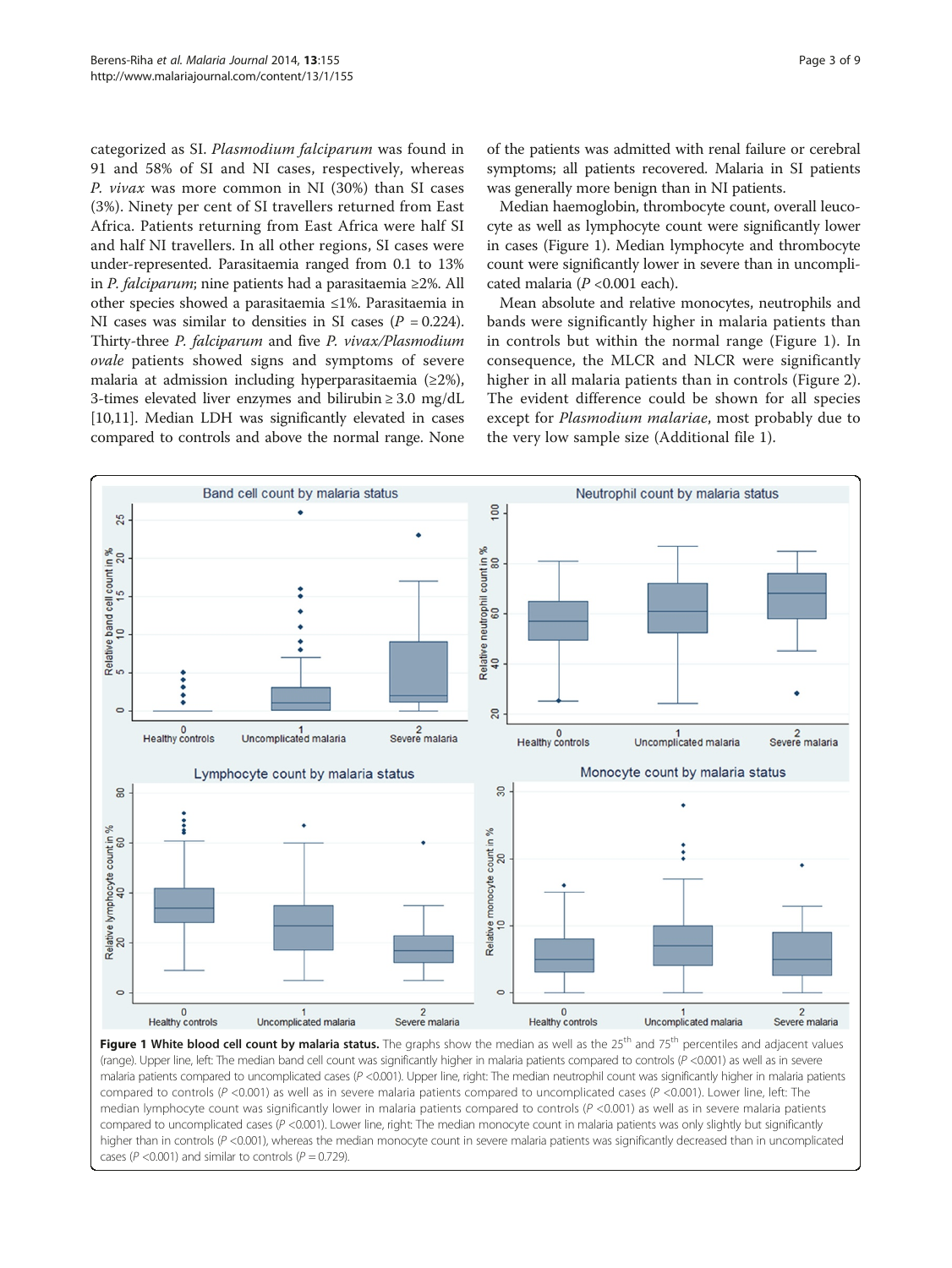<span id="page-3-0"></span>

## Linear and logistic regression models for continuous variables

thrombocytopaenia showed a strong positive correlation with parasitaemia.

All correlations if not otherwise mentioned were controlled for age, gender and immune status. A significant positive correlation between parasitaemia and absolute or relative neutrophil as well as band cell count in all cases was shown  $(P \le 0.001$  each). Relative and absolute lymphocyte counts were negatively correlated with parasitaemia (NI: P <0.001 each; SI:  $P = 0.009$  and  $P = 0.024$ , respectively). The relation of monocytes with parasitaemia was non-linear. Monocyte count was elevated in uncomplicated malaria but decreased in severe malaria, which was observed in SI and NI cases. In consequence, no evident correlation of parasitaemia with the MLCR or NMCR was found but a strong positive correlation with the NLCR ( $P = 0.014$ ) could be shown for all cases (Additional file [3\)](#page-7-0). The risk for severe malaria and hyperparasitaemia  $(\geq 2\%)$  was positively correlated with the NLCR ( $P = 0.023$  and  $P = 0.057$ , respectively). Also

## MLCR, NLCR, and NMCR stratified by gender, age, and immune status

Median monocyte count was significantly lower in healthy women compared to healthy men. In consequence, healthy women generally had a slightly but significantly lower MLCR and higher NMCR than men  $(P = 0.004$  and  $P = 0.019$ , respectively). The difference was not detectable in acutely ill patients. Median neutrophil and lymphocyte count, and the NLCR were similar in both genders.

There was no interaction with age detected. In children ≤15, no differences of the ratios between cases and controls were observed but the analysis was hampered due to the very low sample size.

An interaction with semi-immunity was observed. The significant difference between controls and cases shown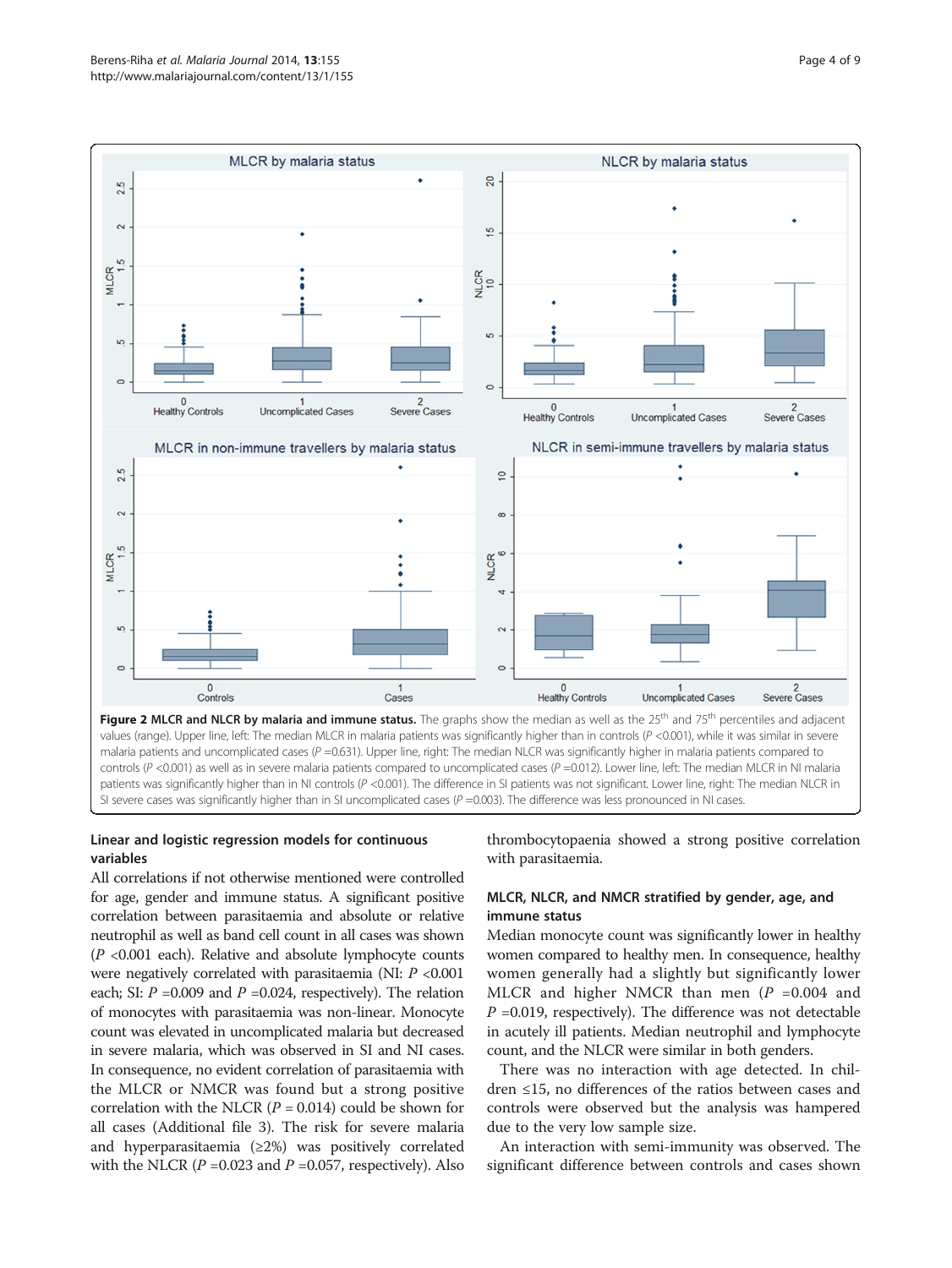<span id="page-4-0"></span>in the NI population was not detectable in SI cases (Table 1). The MLCR and NLCR in SI cases were significantly lower than in NI cases. Both ratios of SI and NI controls showed no significant differences but sample size of SI controls was very low. Discrimination of NI cases and controls by MLCR showed a fair accuracy (Figure [3\)](#page-5-0).

Due to the characteristics of the monocytes, the NMCR was significantly decreased in NI cases compared to controls and significantly elevated in severe malaria compared to uncomplicated malaria (Additional file [4\)](#page-7-0).

Cell counts showed no significant differences between cases and controls in SI travellers but comparison of severe and uncomplicated SI cases revealed a significantly lower median in relative monocyte count as well as significantly lower lymphocyte and higher neutrophil counts in severe cases (Table [2\)](#page-6-0). The median NLCR was significantly elevated in severe cases compared to uncomplicated cases ( $P = 0.003$ , Figure [2](#page-3-0)). Discrimination between severe and uncomplicated malaria by NLCR in SI cases showed fair accuracy (Figure [3](#page-5-0)).

## Null hypothesis MLCR and NLCR

To categorize the MLCRs in NI and SI travellers, the lower limit of the 95% CI in malaria cases in each group was chosen as cut-off (Table [3\)](#page-7-0). Multivariate analysis with logistic regression models adjusted for gender and age showed a six times higher risk for malaria when the MLCR was ≥0.27 in NI travellers (95% CI 3.7-9.6; P <0.001). Sensitivity, specificity and the positive predictive value (PPV) for malaria were 59.0, 80.0, and 67.5%, respectively. As SI malaria cases had a significantly lower MLCR, an accordingly lower cut-off was chosen; the lower limit of

|  |  |  |  |  |  | Table 1 MLCR and NLCR in different variables |
|--|--|--|--|--|--|----------------------------------------------|
|--|--|--|--|--|--|----------------------------------------------|

the 95% CI in malaria patients was 0.15. However, no evident difference between controls and cases was found  $(P = 0.200)$ .

Similar results could be shown for the NLCR using logistic regression models. A 5.2-times higher risk for malaria was found in NI travellers but no difference for SI travellers (Table [3](#page-7-0)). However, sensitivity and specificity of NLCR for severe malaria in SI cases were 63.6 and 80.0%, respectively. The prevalence-dependent PPV was only 38.8%.

#### **Discussion**

As described in other studies [\[3](#page-8-0)-[7](#page-8-0)], blood cell counts revealed significant differences in malaria patients compared to controls. As expected, thrombocytes were significantly reduced in plasmodial infections as described elsewhere [[4\]](#page-8-0). Leucocyte counts were decreased or in normal range in malaria patients as previously reported [[6,7](#page-8-0)]. There was a negative correlation with parasite density and leukocythaemia. A similar correlation was found with septic disease, and could be interpreted as marker of stress [[2\]](#page-8-0).

The majority of patients with imported P. falciparum malaria [[12](#page-8-0)] as well as in endemic areas [\[13-16\]](#page-8-0) had lymphocytopaenia. This could be confirmed. Median lymphocyte counts were significantly higher in SI than in NI patients but were similar in both control groups. In summary, malaria induces lymphocytopaenia, and this trend is more pronounced in NI patients.

The association of lymphocyte count and severity of malaria has been controversially reported [\[1,3,17](#page-8-0)]. In this study, parasitaemia and lymphocyte count were negatively correlated. In NI patients, hyperparasitaemia of ≥2% is a

|                    |                       | Median MLCR (IQR)     |                      | Median NLCR (IQR) |                       |                   |  |  |
|--------------------|-----------------------|-----------------------|----------------------|-------------------|-----------------------|-------------------|--|--|
|                    | Malaria negative      | Malaria positive      | p-value              | Malaria negative  | Malaria positive      | p-value           |  |  |
| Semi-immune        | 0.10(0.07; 0.21)      | $0.20$ $(0.10; 0.35)$ | $.185^{\frac{6}{3}}$ | 1.69 (0.77; 2.83) | 1.86(1.31; 3.19)      | $.529^{6}$        |  |  |
| Non-immune         | $0.16$ (0.10; 0.25)   | $0.32$ $(0.17; 0.52)$ | < .001               | 1.70 (1.20; 2.40) | 2.88 (1.66; 5.19)     | < .001            |  |  |
| Female             | 0.13(0.06; 0.22)      | $0.26$ $(0.17; 0.37)$ | $-.001$              | 1.72 (1.18; 2.34) | 2.48 (1.36; 4.78)     | .002              |  |  |
| Male               | 0.17(0.11; 0.26)      | 0.29(0.15; 0.48)      | $-.001$              | 1.66 (1.20; 2.41) | 2.46 (1.61; 4.47)     | $-.001$           |  |  |
| Uncomplicated      |                       | $0.28$ (0.15; 0.45)   |                      |                   | 2.23 (1.50; 4.09)     |                   |  |  |
| Severe             |                       | 0.25(0.14; 0.47)      | .631                 |                   | 3.62 (2.09; 5.69)     | .012              |  |  |
| Age groups (years) |                       |                       |                      |                   |                       |                   |  |  |
| $1 - 6$            | $0.09$ $(0.06; 0.14)$ | $0.16$ (0.10; 0.85)   | .127 <sup>5</sup>    | 1.74 (0.82; 1.74) | $1.00$ $(0.81; 1.06)$ | .275 <sup>5</sup> |  |  |
| $7 - 15$           | $0.21$ $(0.16; 0.24)$ | 0.17(0.12; 0.23)      | $.462^6$             | 1.07 (0.96; 1.97) | 1.20 (0.76; 5.96)     | $.917^6$          |  |  |
| $16 - 30$          | 0.15(0.09; 0.24)      | 0.30(0.17; 0.52)      | < .001               | 1.74 (1.15; 2.27) | 2.28 (1.38; 3.98)     | .008              |  |  |
| $31 - 45$          | 0.16(0.11; 0.26)      | 0.25(0.13; 0.38)      | .004                 | 1.78 (1.18; 2.61) | 2.49 (1.51; 4.32)     | .005              |  |  |
| 46-60              | 0.17(0.10; 0.24)      | 0.29(0.15; 0.48)      | $-.001$              | 1.66 (1.22; 2.27) | 3.38 (2.10; 5.62)     | $-.001$           |  |  |
| 61-79              | $0.16$ (0.04; 0.32)   | $0.42$ (0.20; 0.54)   | .008                 | 1.59 (1.44; 2.50) | 3.61 (1.96; 5.90)     | .004              |  |  |

<sup>§</sup>Very low sample size.

Medians (with 25 and 75% percentiles/IQR) of MLCR and NLCR are given. Ranked means were compared by Mann-Wilcoxon-Whitney test and p-values were presented. P-values <0.05 are marked in bold.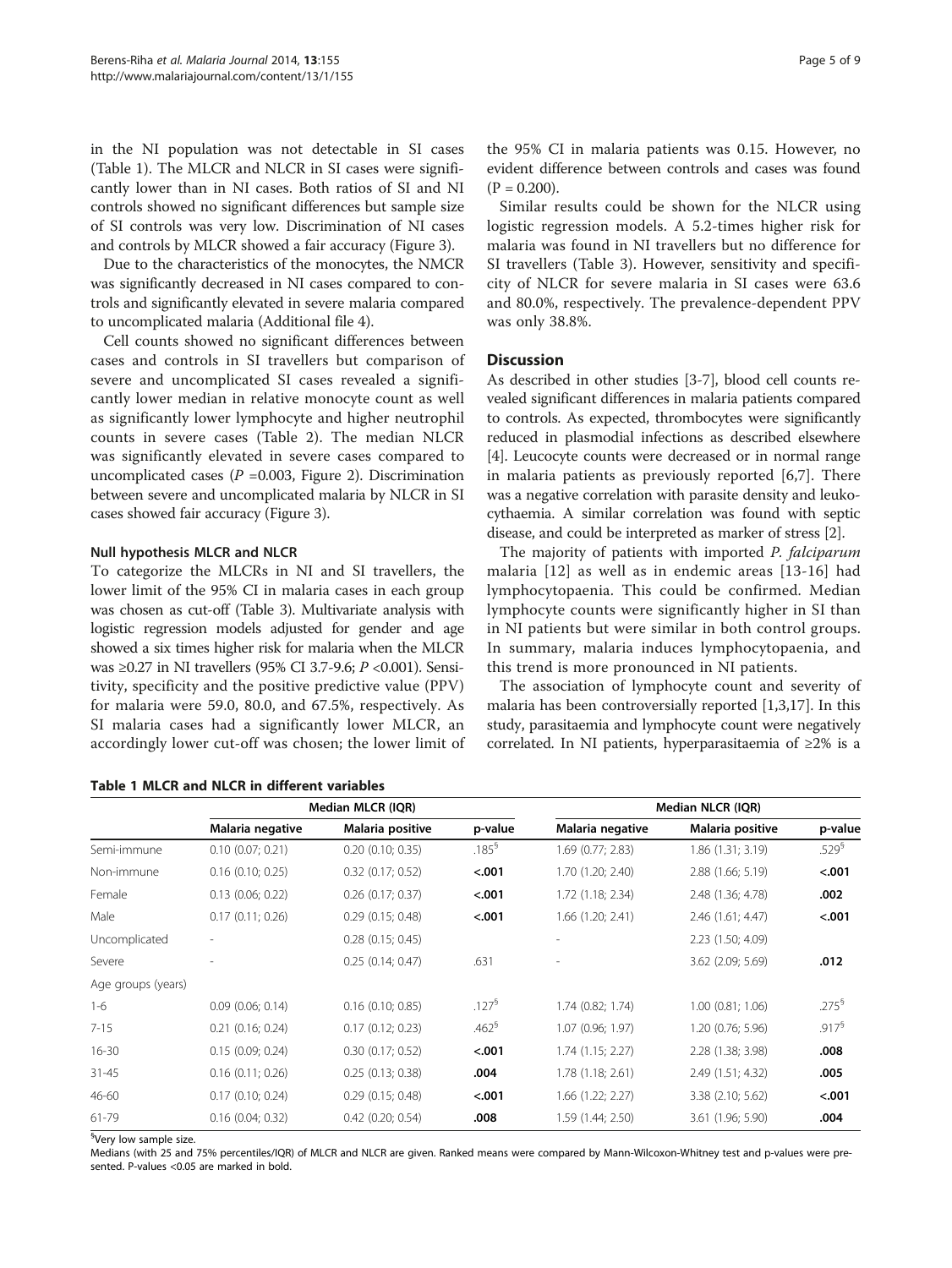<span id="page-5-0"></span>

defined sign of severe malaria. However, this criterion has to be used with caution for SI patients from holo-endemic countries [[10](#page-8-0)]. Interestingly, there was no significant difference of lymphocytes between severe and uncomplicated NI cases but between severe and uncomplicated SI cases (0.004).

Lymphocytopaenia is reported to be accompanied by an increase in neutrophil count. This is interpreted as a sign of systemic inflammation and stress, and occurs in many infectious and non-infectious diseases [\[14,15,18](#page-8-0)].

In a recent study, the efficacy of the RTS,S vaccine, measured by malaria episodes during follow-up, was negatively correlated with the MLCR at vaccination [[19](#page-8-0)]. The higher MLCR might be due to submicroscopic parasitaemia or other acute infections during vaccination that could impair the outcome. Independently of the individual vaccine efficacy, underlying infections potentially resulting in an elevated MLCR at the time of vaccination in combination with a very low efficacy raises once again the general question about the outcome of vaccinations in case of acute or chronic diseases during vaccination. Markers like the MLCR might be able to predict vaccine failures.

The differences in neutrophil count and NLCR between malaria patients and controls were distinct (Table [1](#page-4-0)). Wolfwinkel et al. found a positive correlation of NLCR and parasitaemia in patients with imported malaria [\[3](#page-8-0)]. Median NLCR of their cases was 3.2 compared to 2.5 (2.9 in NI patients) in the present study. A significant rise in total leucocyte and lymphocyte counts accompanied by a significant decrease in NLCR was observed after parasite clearance [[3](#page-8-0)]. As normalization generally happens after successful recovery, the healthy controls constitute an adequate means of comparison for changes during malaria, although intra-individual analysis before, during and after disease should be more accurate.

The linear correlation of parasitaemia with lymphocytes or neutrophils was not detectable for monocytes (Figure [1](#page-2-0)).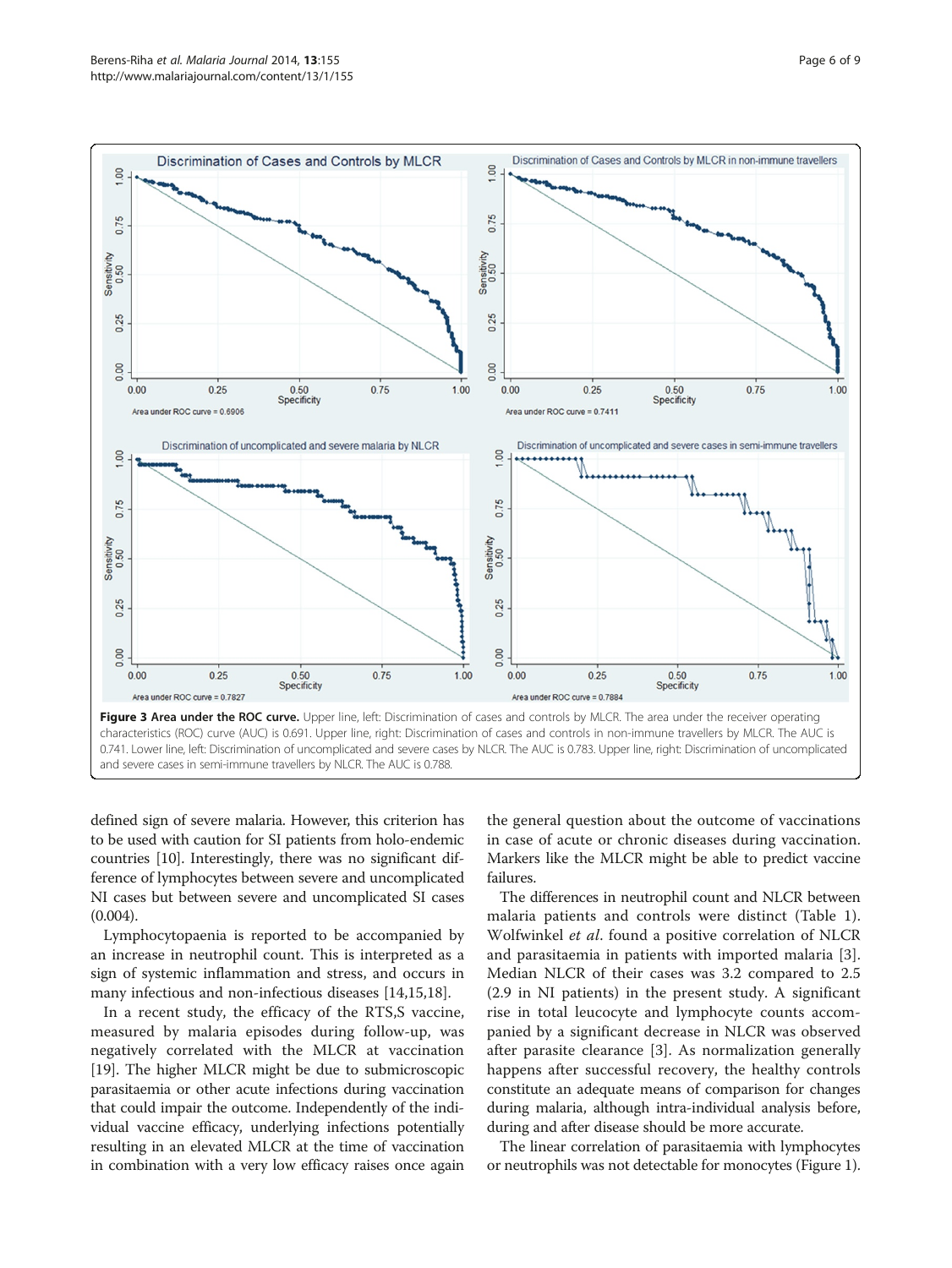|                        | Semi-immune patients                 |                              |         | Non-immune patients                    |                               |         |  |
|------------------------|--------------------------------------|------------------------------|---------|----------------------------------------|-------------------------------|---------|--|
|                        | Malaria negative<br>$N = 5$          | Malaria positive<br>$N = 66$ | p-value | Malaria negative<br>$N = 205$          | Malaria positive<br>$N = 144$ | p-value |  |
| Female, n (%)          | 4(80)                                | 21(32)                       |         | 59 (29)                                | 44 (31)                       |         |  |
| Male, n (%)            | 1(20)                                | 45 (68)                      | .030    | 146 (71)                               | 100(69)                       | .882    |  |
| Leucocytes /µL         | 5,900 (4,950; 7,700)                 | 4,900 (3,900; 5,950)         | .096    | 6,000 (5,000; 7,000)                   | 4,850 (3,925; 6,000)          | < .001  |  |
| Monocytes in%,         | 5(3; 6)                              | 6(3; 9)                      | .315    | 6(3; 8)                                | 7(4; 10)                      | < .001  |  |
| /µL                    | 276 (162; 373)                       | 274 (141; 436)               | .745    | 315 (196; 485)                         | 340 (208; 503)                | .513    |  |
| Lymphocytes in%,       | 36 (24; 54)                          | 32 (22; 38)                  | .405    | 34 (27; 41)                            | 22 (14; 32)                   | $-.001$ |  |
| $/ \mu L$              | 2,124 (1,576; 3,190)                 | 1,325 (989; 2,041)           | .059    | 1,971 (1,563; 2,415)                   | 1,081 (722; 1,542)            | $-.001$ |  |
| Neutrophils in%,       | 61(40; 67)                           | 59 (50; 66)                  | .857    | 57 (49; 65)                            | 65 (53; 74)                   | $-.001$ |  |
| $/ \mu L$              | 3,082 (2,324; 4,737)                 | 2,880 (1,862; 3,642)         | .406    | 3,306 (2,648; 4,248)                   | 3,006 (2,184; 4,007)          | .019    |  |
| <b>MLCR</b>            | $0.10$ (0.07; 0.21)                  | $0.20$ $(0.10; 0.32)$        | .185    | $0.16$ (0.08; 0.22)                    | $0.32$ (0.17; 0.52)           | < .001  |  |
| <b>NLCR</b>            | 1.69 (0.77; 2.83)                    | 1.86 (1.31; 3.19)            | .574    | 1.70 (1.20; 2.40)                      | 2.88 (1.66; 5.19)             | < .001  |  |
| <b>NMCR</b>            | 11.17 (7.43; 38.75)                  | 9.63 (6.31; 19.33)           | .473    | 10.27 (6.88; 16.81)                    | 8.33 (5.45; 15.90)            | .031    |  |
| Thrombocytes*1000      | 239 (142; 270)                       | 116 (82; 183)                | .024    | 229 (190; 262)                         | 117 (84; 153)                 | < .001  |  |
| /µL                    |                                      |                              |         |                                        |                               |         |  |
|                        | Uncomplicated<br>malaria, 55/66 (83) | Severe malaria<br>11/66 (17) |         | Uncomplicated<br>malaria, 117/144 (81) | Severe malaria<br>27/144 (19) |         |  |
| Female, n (%)          | 17(31)                               | 4(36)                        |         | 35 (30)                                | 9(33)                         |         |  |
| Male, n (%)            | 38 (69)                              | 7(64)                        | .723    | 82 (70)                                | 18 (67)                       | .728    |  |
| Leucocytes /µL         | 4,900 (3,900; 5,950)                 | 5,800 (4,600; 6,300)         | .068    | 4,700 (3,850; 5,900)                   | 5,400 (4,000; 6,000)          | .249    |  |
| Monocytes in%,         | 6(3; 9)                              | 3(2; 5)                      | .027    | 7(5; 10)                               | 7(3; 9)                       | .170    |  |
| /µL                    | 274 (141; 436)                       | 210 (106; 245)               | .126    | 354 (215; 497)                         | 280 (156; 540)                | .364    |  |
| Lymphocytes in%,       | 32 (22; 38)                          | 18 (15; 29)                  | .004    | 22 (15; 32)                            | 20 (13; 27)                   | .213    |  |
| $/ \mu L$              | 1,325 (989; 2,041)                   | 1,044 (828; 1,827)           | .049    | 1,113 (718; 1,534)                     | 936 (754; 1,560)              | .582    |  |
| Neutrophils in%,       | 59 (50; 66)                          | 68 (61; 78)                  | .006    | 63 (53; 75)                            | 68 (52; 73)                   | .732    |  |
| $/ \mu L$              | 2,880 (1,862; 3,642)                 | 3,588 (3,339; 4,914)         | .005    | 3,000 (2,170; 3,944)                   | 3,120 (2,250; 4,144)          | .519    |  |
| <b>MLCR</b>            | $0.20$ (0.10; 0.35)                  | $0.25$ (0.09; 0.31)          | .925    | $0.32$ $(0.19; 0.49)$                  | $0.31$ $(0.15; 0.54)$         | .526    |  |
| <b>NLCR</b>            | 1.86(1.31; 3.19)                     | 3.83 (2.10; 4.59)            | .003    | 2.76 (1.64; 4.84)                      | 3.40 (2.04; 5.92)             | .279    |  |
| <b>NMCR</b>            | 8.86 (5.78; 13.33)                   | 23.33 (11.89; 33.38)         | .019    | 8.29 (5.36; 15.00)                     | 9.30 (6.14; 24.08)            | .193    |  |
| Thrombocytes (1000/µL) | 116 (82; 183)                        | 92 (59; 111)                 | .022    | 124 (93; 163)                          | 100 (51; 118)                 | .003    |  |

<span id="page-6-0"></span>

| Table 2 MLCR, NLCR, NMCR, and different variables stratified by immune status |  |  |  |  |
|-------------------------------------------------------------------------------|--|--|--|--|
|-------------------------------------------------------------------------------|--|--|--|--|

Medians (with 25 and 75% percentiles/IQR) of are given if not otherwise mentioned. Ranked means were compared by Mann-Wilcoxon-Whitney test and p-values were presented. P-values <0.05 are marked in bold. \*times.

Similar results were shown by Chiwakata et al.; they propagated a protective effect in malaria by high levels of inducible nitric oxide synthase mRNA that is associated with an increased monocyte count in uncomplicated cases. Patients with severe malaria presented with a low to normal monocyte count, similar to those of controls [\[20\]](#page-8-0).

The distinct difference of relative white blood cell count and both ratios depending on the immune status against malaria was the most interesting finding in this study. However, data have to be interpreted with caution. Definition of semi-immunity is difficult, especially when accurate data on the exact origin, living conditions, disease episodes in the past, the duration of parasite-free intervals, and antibody titres are missing. This might result in an overestimation of semi-immunity in this group. Semi-immune patients in the NI group seem to be rather unlikely. The similar ratios and differential blood count constellations in all severe cases independent of the theoretical immune status raise the question whether those 11 severe SI patients might have lost immunity. In any way, the striking difference in uncomplicated cases remains.

The MLCR was measured by Warimwe et al. as parameter for the risk of clinical manifestation of malaria in children [[8\]](#page-8-0). Asymptomatic parasitaemia at survey was associated with less clinical episodes during follow-up compared to individuals without parasitaemia at the time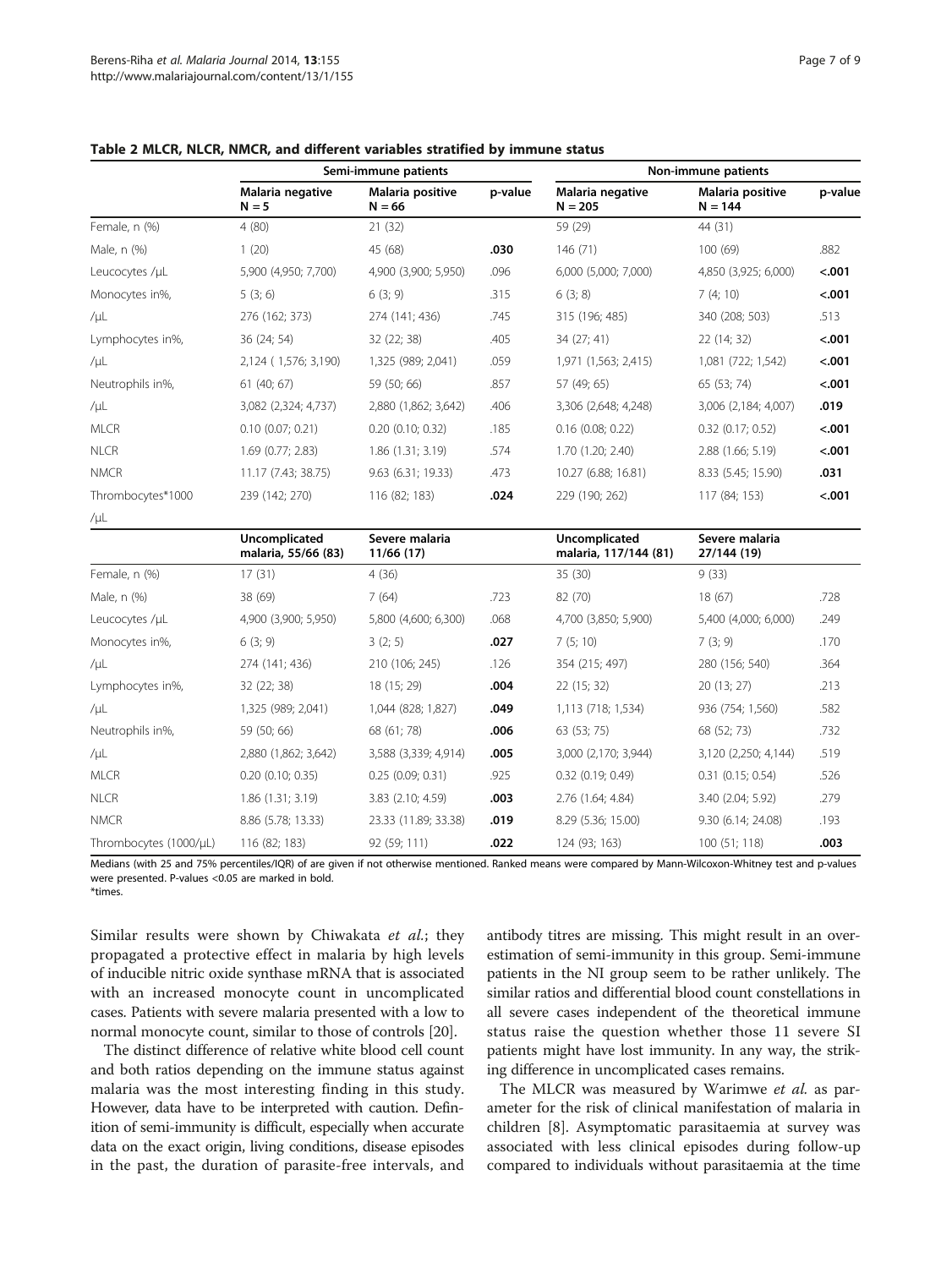| <b>MLCR</b>      |            |                  |                     |             |           |                 |                     |         |
|------------------|------------|------------------|---------------------|-------------|-----------|-----------------|---------------------|---------|
| Non-immune       |            |                  |                     | Semi-immune |           |                 |                     |         |
|                  | All N (%)  | $MLCR \geq 0.27$ | Odds ratio (95% CI) | p-value     | All N (%) | $MLCR \ge 0.15$ | Odds ratio (95% CI) | p-value |
| Malaria negative | 205 (58.7) | 41/205 (20.0)    | base                | < .001      | 5(7.0)    | 2/5(40.0)       | base                | .200    |
| Malaria positive | 144 (41.3) | 85/144 (59.0)    | 5.92 (3.66-9.59)    |             | 66 (93.0) | 42/66 (63.6)    | 3.70 (0.50-27.43)   |         |
| <b>NLCR</b>      |            |                  |                     |             |           |                 |                     |         |
| Non-immune       |            |                  |                     | Semi-immune |           |                 |                     |         |
|                  | All N (%)  | $NLCR \geq 2.5$  | Odds ratio (95% CI) | p-value     | All N (%) | NLCR > 1.5      | Odds ratio (95% CI) | p-value |
| Malaria negative | 205 (58.7) | 43/205 (21.0)    | base                | < .001      | 5(7.0)    | 3/5(60.0)       | base                | .983    |
| Malaria positive | 144 (41.3) | 83/144 (57.6)    | 5.24 (3.25-8.45)    |             | 66 (93.0) | 39/66 (59.1)    | $0.98(0.13 - 7.18)$ |         |

<span id="page-7-0"></span>Table 3 Null hypothesis tested by logistic regression: categorized MLCR and NLCR controlled for age and gender, interaction by immunity against malaria

P-values <0.05 are marked in bold.

of inclusion. The MLCR was positively correlated with the frequency of clinical episodes in patients that carried an asymptomatic parasitaemia at recruitment. One might hypothetically conclude that the higher the MLCR during asymptomatic parasitaemia, the lower the degree of immunity and the lower the immunological ability to keep the parasites on a subclinical level. The MLCR might be helpful during clinical trials to further discriminate different levels of semi-immunity.

The most critical part of the study is the low sample size of healthy SI travellers. All references to this group might not be reliable as shown normal blood values might not be representative. The non-significant lower MLCR in SI controls could be related to the high female proportion (80%) as healthy women in general had a significantly lower MLCR than male controls  $(P = 0.004)$ . The number of children under 15 years was very limited, accurate analysis was impossible but should be performed with a bigger sample size to investigate leucocyte behaviour in children with malaria.

A recent study from Tanzania presented laboratory reference values for healthy adults [[21\]](#page-8-0). Blood counts differed slightly in Tanzanian individuals resulting in a theoretical median NLCR of 1.19. Data on monocytes were not presented. The difference between median NLCR of ill and healthy NI individuals was 1.18 (2.88-1.70) but 0.17 (1.86-1.69) in SI persons in the present study. Using the theoretical median NLCR from Tanzania as a baseline for SI controls, the difference was 0.67. It might be significant though it is almost 50% less than in NI individuals.

#### Conclusion

The NLCR correlated well with parasitaemia and severity of infection in NI and SI cases. This could serve as a critical parameter, especially for severe malaria, and should be evaluated with cerebral malaria patients. The MLCR discriminated fairly between malaria patients and controls in NI travellers but showed significantly lower values in uncomplicated SI patients. This might correlate to acquired immunity against malaria and could help to discriminate different levels of immunity. Further investigation of these surrogate markers in symptomatic and asymptomatic SI patients might reveal the mechanisms behind these changes based on immune-systemic adaption.

## Additional files

[Additional file 1:](http://www.biomedcentral.com/content/supplementary/1475-2875-13-155-S1.docx) Baseline data. Univariate analysis of all variables. [Additional file 2:](http://www.biomedcentral.com/content/supplementary/1475-2875-13-155-S2.tiff) Distribution of imported malaria cases by country of acquisition. Plasmodium falciparum was mainly acquired in West Africa (77%), P. vivax predominantly in Asia and the Pacific Region (70%), P. ovale mostly in Africa (82%) and P. malariae (75%) mainly in Africa. Almost all P. vivax cases from Africa were imported from Ethiopia.

[Additional file 3:](http://www.biomedcentral.com/content/supplementary/1475-2875-13-155-S3.tiff) Correlation of NLCR and parasitaemia. NLCR and parasitaemia were positively correlated. The correlation fitted best with low to moderate parasitaemia. The sample size of cases with high parasitaemia (≥2%) was low.

[Additional file 4:](http://www.biomedcentral.com/content/supplementary/1475-2875-13-155-S4.docx) NMCR in different variables. Medians (with 25 and 75% percentiles/IQR) of the NMCR are given. Ranked means were compared by Mann-Wilcoxon-Whitney test and p-values were presented. P-values <0.05 are marked in bold. There is no linearity of monocytes. NMCR behaves contrary to MLCR. There is no difference between severe and uncomplicated by MLCR but between cases and controls. There is only a slight difference between uncomplicated cases and controls by NMCR (the difference lacks significance if the sample size is small, i.e. different age groups) but a distinct difference between severe and uncomplicated cases. Discrimination of severe und uncomplicated cases was better by NLCR than NMCR.

#### Competing interests

The authors declare that they have no competing interests.

#### Authors' contributions

NBR, IK, MS, MA, MB, MP, AK, GF, and IH were responsible for the clinical work. GB was responsible for the laboratory supervision. NBR and KH were responsible for data management and statistical analysis. NBR, FS, HDN, and TL designed the study. NBR wrote the first draft of the paper. All authors contributed to the interpretation of the data and to writing the manuscript. All authors read and approved the final manuscript.

#### Acknowledgements

Special thanks go to all participants of the study. We also thank all participating physicians and laboratory technicians that are not mentioned as authors. Due to their contribution all data were generated that served as source for this study.